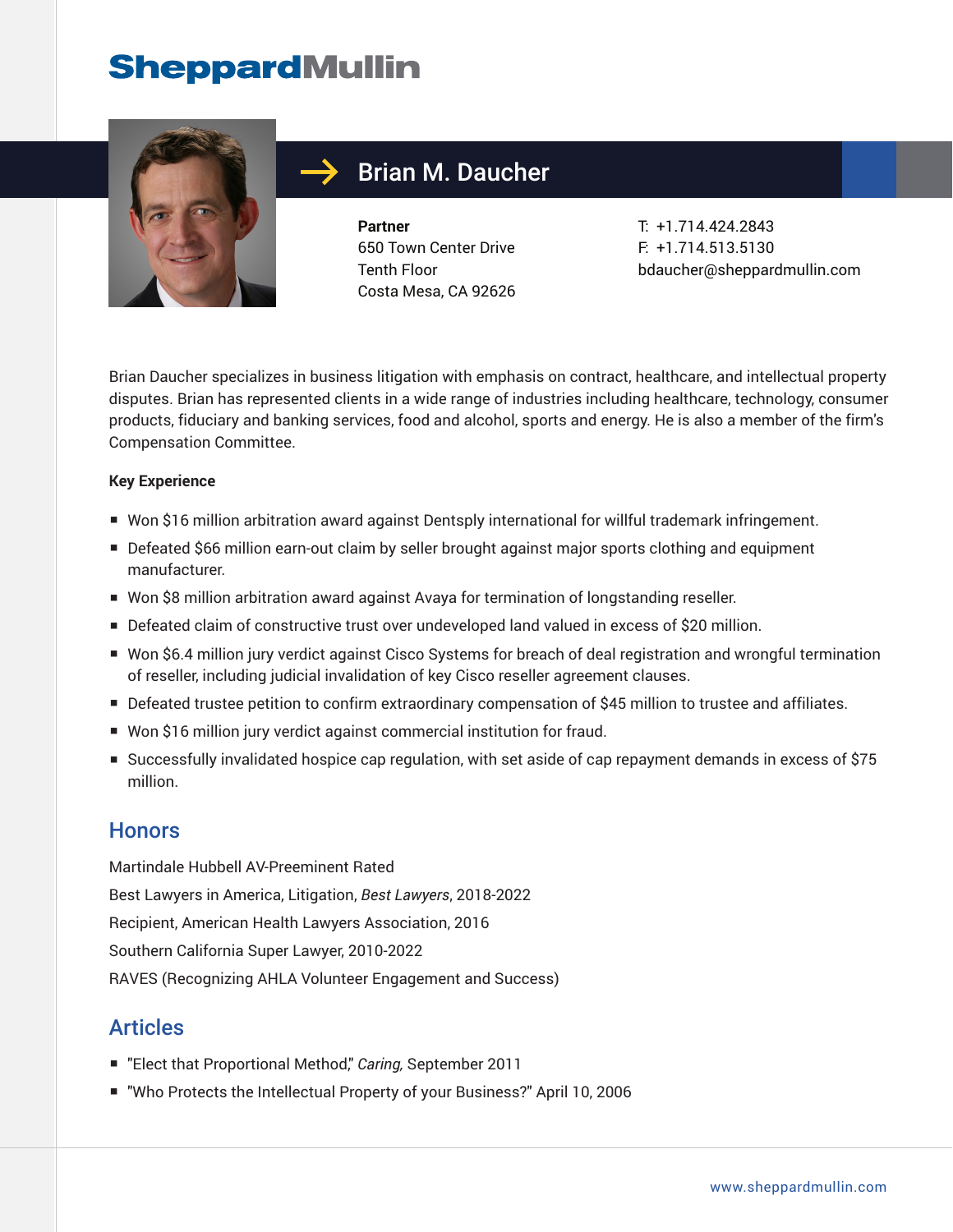■ "Bankruptcy Considerations In Intellectual Property Licensing - Concerning The Unthinkable," March 4, 2005

#### **Hospice Law Blog Posts**

- "MEDPAC Reviews Hospice; Proposes Quadrupling Cap Recoveries," December 9, 2020
- "CMS Sending Hospice Cap Demands Ahead of Schedule," March 30, 2020

- "CARES Act: Telehealth Allowed for Hospice Recertification/Face to Face," March 27, 2020
- "Coronavirus: Hospices Can Help," March 18, 2020
- "Annual DDE Recertification Due 9/30 (And Other DDE Pitfalls)," September 23, 2019
- ■

"Hospice False Claims: AseraCare Lost A Battle But Has Helped Win The War," September 17, 2019

■

"CMS Finalizes 2020 Hospice Rule: Big Changes Coming," August 12, 2019

- "CMS Proposes To Shift Hospice Funding From Routine To Enhanced Care Days," May 2, 2019
- "CMS Proposes To Force Hospices to Specify Unrelated Treatments," April 29, 2019
- "PRRB Sides With CMS On Hospice Cap Sequestration Federal Court Next," March 5, 2019
- End Game Up For Academy Award" rel="noopener noreferrer" href="https://www.hospicelaw.com/2019/02/ hospice-short-film-end-game-academy-award/">"Hospice Short Film *End Game* Up For Academy Award," February 4, 2019
- "Can AI Help Solve The Hospice Eligibility Question?," June 19, 2018
- "CMS Rolls Out Provider Appeals Settlement Efforts," April 12, 2018
- "Hospice Live Discharges: Some Perspective," August 23, 2017
- "CMS Publishes 2016 Hospice Data, Indicating Further Scrutiny/Changes," May 11, 2017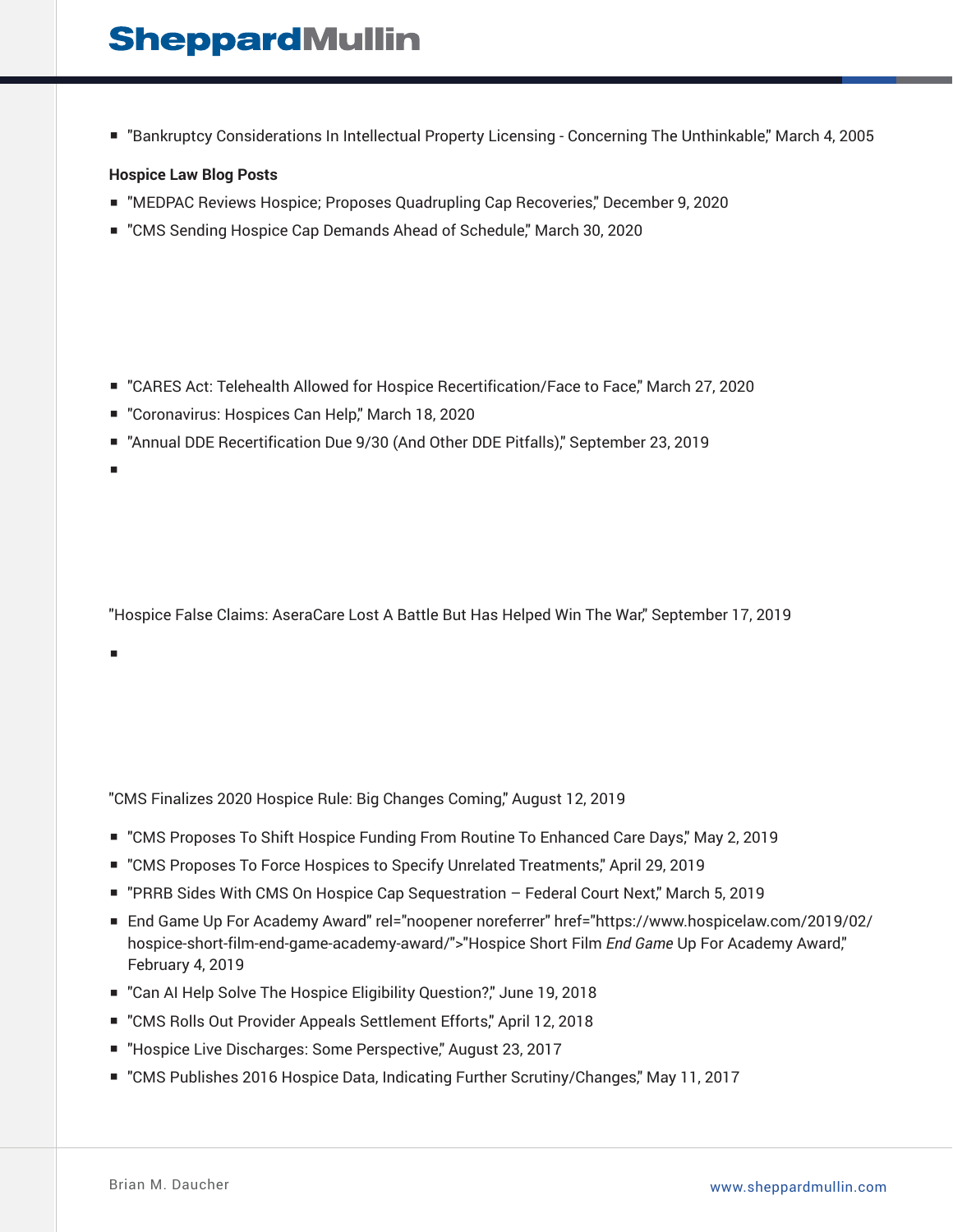- "Hospice Cap Calculation Changes," January 9, 2017
- "CMS Issues Suggested Notice Of Election Statement," January 2, 2017
- "ZPICs Terrorize, Close Hospices; CMS Blesses Approach," November 22, 2016
- "OIG Issues Report On Hospice Election Statements," September 26, 2016
- "CMS Proposes ALJ Hearing Changes," July 15, 2016
- "Hospice Cap Determination 2015 Self Reporting Window Opening," January 25, 2016
- "Hospice Notice of Election / Direct Data Entry Perils," January 12, 2015
- "Hospice Payment Changes Take Effect," January 5, 2016
- "Hospice False Claims Case Helps Clarify Law," November 20, 2015
- "Hospice Cap Sequestration Update," November 3, 2015
- "CMS Proposes Payment Reform/Cap Adjustments," May 6, 2015
- "ALJ Now Dismissing Hospice Appeals For Allegedly Insufficient Service On Beneficiary," April 28, 2015
- "Sequestration Adjustments To Hospice Cap See Examples," April 14, 2015
- "MACs Issue FY 2013 Hospice Cap Demands With Sequestration; Group Appeal Now Open," March 25, 2015
- "Hospices To Self-Report Cap Without Sequestration; MACs To Capture Sequestration Later," March 5, 2015
- "CMS Plans To Add Sequestration Dollars To Hospice Cap," November 17, 2014
- "2014 Cap Year Mandatory Hospice Cap Calculation Be Ready" November 4, 2014
- "New CMS Hospice Item Set Reporting Invades Privacy Rights," June 18, 2014
- "CMS Proposes: Calculate Your Own Cap (CYOC)," June 3, 2014
- "Notes from AHLA Presentation on Post Payment Audits," March 12, 2014
- "Notes On Increasing Acute and Post-Acute Integration," March 5, 2014
- "MEDPac's View of the Hospice Benefit: December Meeting Update," January 10, 2014
- "Hospice to Provide "Virtually All" Care First Up, Prescription Drugs," December 19, 2013
- "Tis The Season for Hospice Probe Edits Be Ready," November 7, 2013
- "Hospice Face 2 Face Audit Update," October 14, 2013
- "A Review of CMS' Approach to \$125 Million Recoupment of Payments to Providers for Services to Incarcerated / Unlawfully Present Beneficiaries," August 5, 2013
- "Hospice Cap Calculation Update," August 2, 2013
- "Hospice Cap: Past, Present, and Future," May 10, 2013
- "ZPIC/RAC Audits What You Need To Know," February 26, 2013

#### **Healthcare Law Blog Posts**

■ "Health Plans and Pharmacy Benefit Managers - Past and Future," April 13, 2018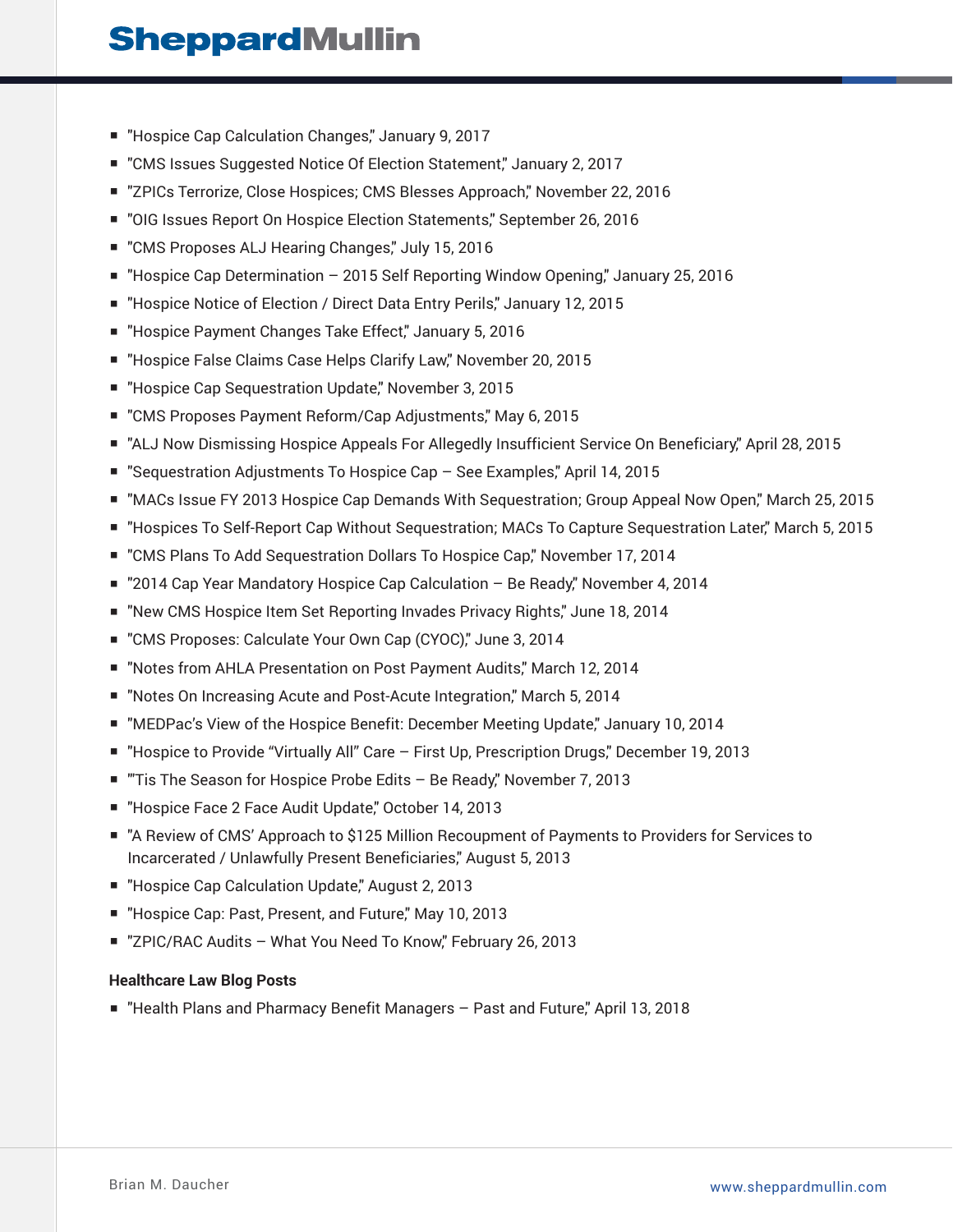### Speaking Engagements

Presenter: ZPIC Audits, given before the American Health Lawyers Association Annual Meeting for Long Term Care and the Law Conference, (2013 and 2014)

Presenter: Hospice and Home Health Litigation, given before the American Health Lawyers Association Annual Meeting for Long Term Care and the Law Conference, Phoenix, Arizona (2012)

Speaker: Recent Development in Hospice Litigation, given to American Health Lawyers Association (2011)

Speaker: Mitigating Operating Risk In Channel, given to Channel Focus Working Group (2010)

Panelist: Deconstructing the Agent Agreement, given at the Channel Partners Conference & Expo in Las Vegas (2009)

Presenter: Litigation E-Discovery: What You Need To Know Before Litigation, given before the Dartmouth Lawyers Association (2006)

Panelist: Bankruptcy Considerations in Intellectual Property Licensing: Concerning The Unthinkable, before the Orange County Patent Law Association (2005)

Panelist: Advertising in the Outfield: Sweepstakes, Contests and Promotions, given before the American Corporate Counsel Association, Southern California Chapter (2003)

#### Events

What Happens if You Get Sued? Litigation Basics Third Thursday Emerging Company Webinar Series via WebEx, 07.17.2014

What Happens If You Get Sued - Litigation Basics Third Thursday Emerging Company Webinar WebEx, 12.15.2011

#### **Memberships**

President, Project Youth Orange County Bar Foundation (2018) Orange County Bar Association Judiciary Committee (2006-2011, Chair (2011)) Vice President, Dartmouth Lawyers Association Board Member, Intervention Center for Early Childhood

### **Practices**

Litigation **Healthcare**